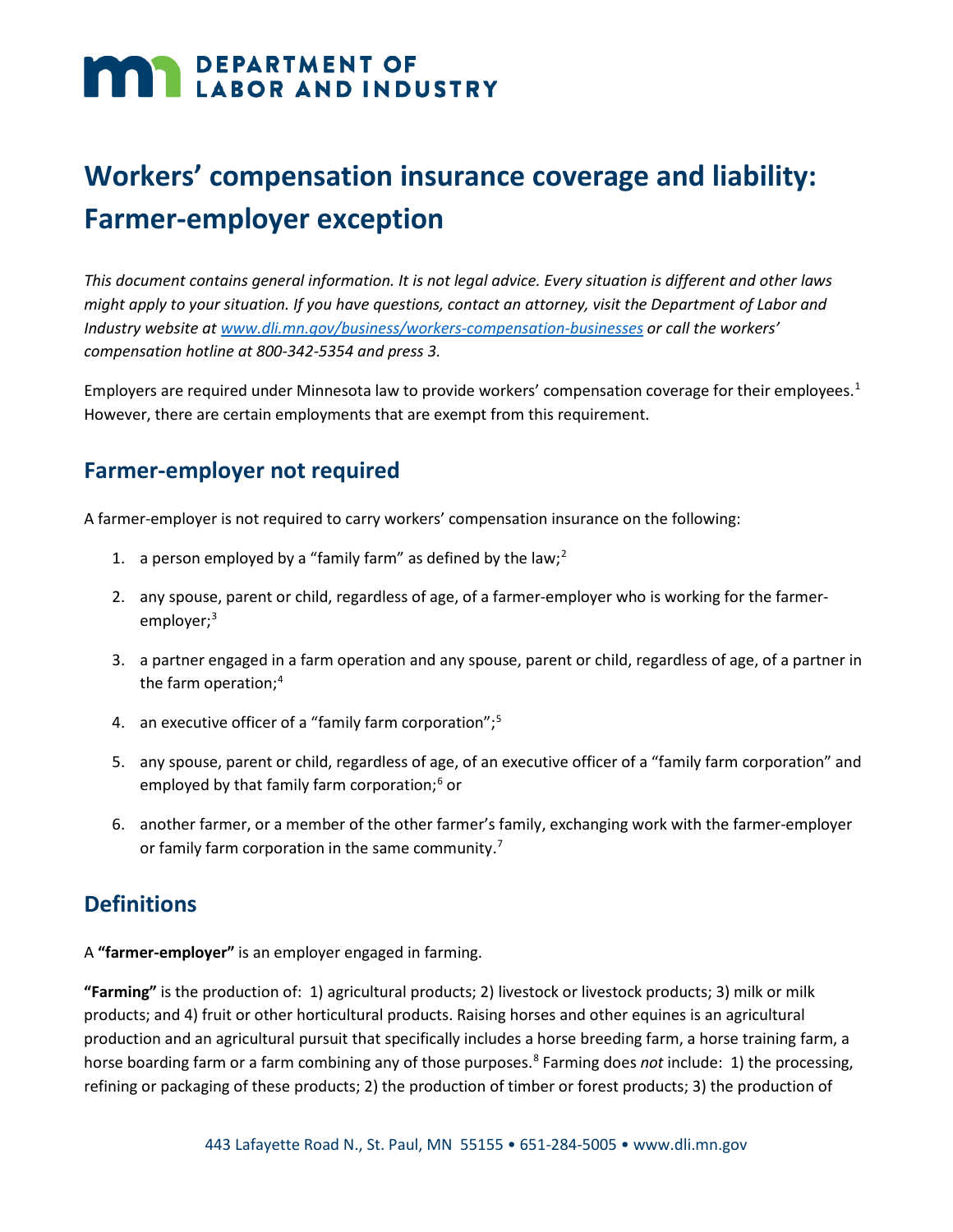poultry or poultry products; or 4) the feeding and caring for livestock that are delivered to a corporation for slaughter or processing for up to 20 days before slaughter or processing.<sup>[9](#page-3-8)</sup>

**"Family farm"** means any farm operation that pays cash wages (not including machine hire) to "farm laborers" for services in the prior calendar year in an amount:

- 1. less than \$8,000; or
- 2. less than the statewide average annual wage if the farm operation carries total liability insurance coverage of \$300,000 and medical payment coverage of \$5,000 under a farm liability insurance policy that covers injuries to farm laborers.<sup>[10](#page-3-9)</sup> A table showing the statewide average annual wage for purposes of this law is at [www.dli.mn.gov/sites/default/files/pdf/annladj.pdf.](http://www.dli.mn.gov/sites/default/files/pdf/annladj.pdf)

In determining the amount of cash wages paid on a family farm, "farm laborers" do not include the following:

- a) a farmer's spouse, parent or child, regardless of age, who is employed by the farmer;
- b) any executive officer of a family farm corporation;
- c) any spouse, parent or child, regardless of age, of an executive officer of a family farm corporation;
- d) other farmers and their family members in the same community who exchange work with the farmeremployer; and
- e) an employee of a commercial baler or commercial thresher.<sup>[11](#page-3-10)</sup>

**"Family farm corporation"** is a corporation created for the purpose of farming and the ownership of agricultural land in which the majority of the stock is held by stockholders who are persons, or the spouses of persons, related to each other within the third degree of kindred<sup>[12](#page-3-11)</sup> and at least one of whom is residing on or actively operating the farm. None of the stockholders can be a corporation.<sup>[13](#page-3-12)</sup>

- The definition of family farm corporation *is not* met if two siblings, their two uncles and six persons unrelated to anyone else own stock in a farm corporation, because a majority of stockholders (six out of 10) are not related within the third degree of kindred.
- The definition of family farm corporation *is* met (assuming the other parts of the definition are met) if the spouses of the siblings and their uncles are also stockholders, because a majority of stockholders (eight out of 14) are related within the third degree of kindred or are the spouses of persons related within the third degree of kindred.

#### **Insurance notes**

A farmer-employer may choose to provide workers' compensation insurance coverage to farm workers who would otherwise be excluded from coverage by one of the laws described above. If a farmer-employer buys a workers' compensation insurance policy when the law does not require one, it is *assumed* the farmer-employer intended to cover farm workers. The assumption runs for the length of the policy coverage. If this coverage is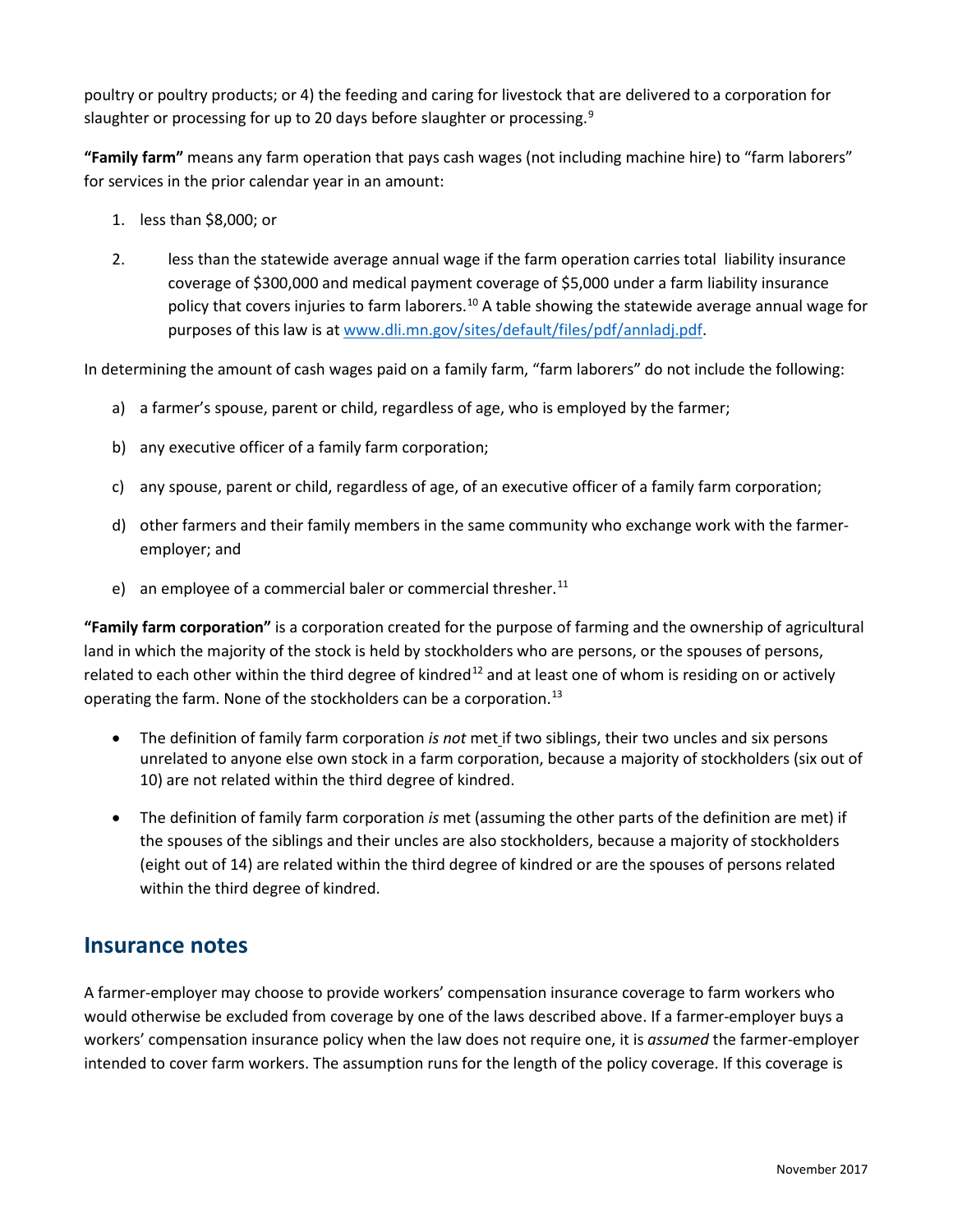not intended, the farmer-employer must state in writing that there is no intent to have those persons covered and the policy must specifically state the election.

However, it is *not assumed* the farmer-employer intended to cover spouses, parents or children of a farmer, a partner, an officer of a family farm corporation, or other farmers in the community or their families exchanging work with the farmer-employer.<sup>[14](#page-3-13)</sup>

### **References and other information sheets**

- Workers' compensation insurance coverage: General information [www.dli.mn.gov/sites/default/files/pdf/infosheet\\_coverage\\_general.pdf](http://www.dli.mn.gov/sites/default/files/pdf/infosheet_coverage_general.pdf)
- Workers' compensation insurance coverage: Corporations and limited liability companies [www.dli.mn.gov/sites/default/files/pdf/infosheet\\_coverage\\_corps\\_llcs.pdf](http://www.dli.mn.gov/sites/default/files/pdf/infosheet_coverage_corps_llcs.pdf)
- Quarterly editions of *COMPACT* (where statewide annual average wage information can be found) [www.dli.mn.gov/business/workers-compensation/work-comp-compact-newsletter](http://www.dli.mn.gov/business/workers-compensation/work-comp-compact-newsletter)
- Minnesota Statutes, Chapter 176, the Worker's Compensation Act, and related rules
	- online at [www.revisor.mn.gov](http://www.revisor.mn.gov/) o[r www.dli.mn.gov/StatRule.asp](http://www.dli.mn.gov/StatRule.asp)
	- paper copies can be ordered from Minnesota's Bookstore at 660 Olive St., St. Paul, MN 55155; 651-297-3000; 800-657-3757; or [www.Minnesotabookstore.com](http://www.minnesotabookstore.com/)

#### **Relevant Minnesota Statutes**

Minn. Stat. § 176.011 [\(www.revisor.mn.gov/statutes/?id=176.011\)](http://www.revisor.mn.gov/statutes/?id=176.011):

- subd. 1b, definition of average weekly wage and average annual wage
- subd. 11a(a), definition of family farm
- subd. 11a(b), explanation of who is not a farm laborer

Minn. Stat. § 176.041 [\(www.revisor.mn.gov/statutes/?id=176.041\)](http://www.revisor.mn.gov/statutes/?id=176.041)

• subd. 1(2-3), (5-6), (8) and (10), farming categories excluded from mandatory workers' compensation coverage

Minn. Stat. § 176.051 [\(www.revisor.mn.gov/statutes/?id=176.051\)](https://www.revisor.mn.gov/statutes/?id=176.051)

• subd. 1, assumption of liability for farm and household workers by procuring a workers' compensation insurance policy